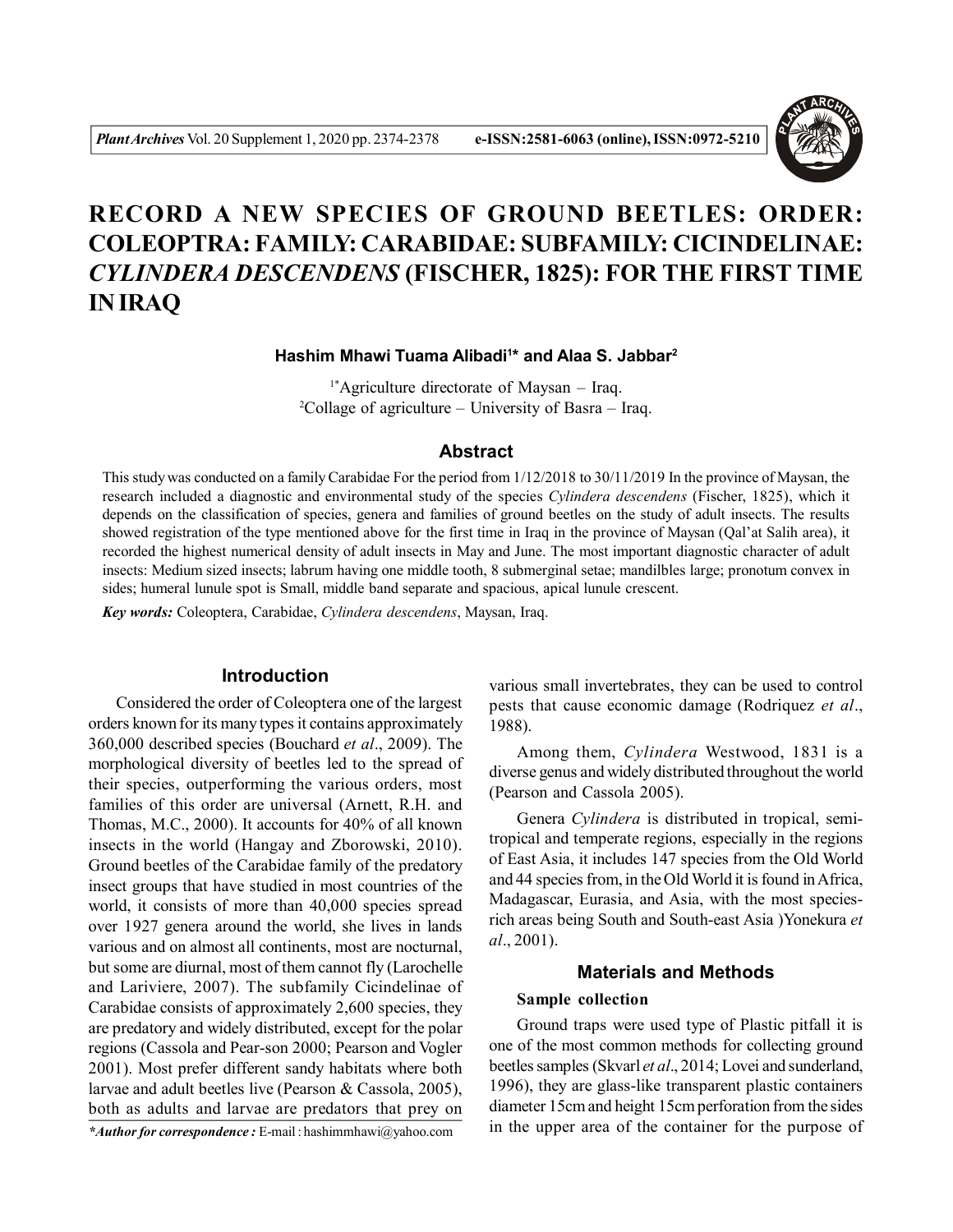insects entering it, cover from the top with a plastic cover to protect it from rain and other animals, such as mice, traps are placed in pits in the ground so that the side holes are at ground level, and fill up to 40% of them with a solution of ethyl alcohol 70% with a few drops of odorless cleaning fluid to break the surface tension and some drops of glycerin, three alternate lines work each line containing three traps, the distance between the trap and the other 10 meters and the distance between one line and another is 10 meters, It is distributed in three locations in the region, the distance between one location and another is 100 meters, the numbers of full insects are collected in the traps every two weeks, and it takes the monthly rate (Karem and Fadl, 2010).

## **Internal dissection and making microscopic slides**

After transferring samples to the laboratory and preserved with 70% alcohol wash with distilled water, then transferred to a 100 ml beaker Contains 10% sodium hydroxide she left for 15 days or placed in sodium hydroxide 15% Leave it for 10 days at room temperature or according to the type of sample then I washed the samples with distilled water several times (Gebara, 1986); (Khudair, 2014). Then, passed up the ethyl alcohol ascending (60%, 70%, 80% and 90%) for 15 minutes per dilution. Then it was placed in a Petri dish containing 90% alcohol until it was dissected, the insect can be dissected before placing it with sodium hydroxide by placing it in a Petri dish after placing a filter paper in the dish it helps to insure the insect in the dish and not to slip, after slicing the parts with a fine needle, put them in sodium hydroxide.

The glass slides were made for transparent and delicate parts after dissection of the insect kept in 70% ethyl alcohol under the dissection microscope using a very fine needle (insulin syringe) by cutting the head , separating the parts of the mouth, antennae, pronotum and the rest of the body transferred from dish to filter paper for the purpose of alleviating ethyl alcohol and passed over the xylol then put it on a glass slide containing the Canada Balsam then put the slide cover on it, after making sure that the form is placed in the form it is intended for the purpose of the study next, put the glass slides in a heat oven under 60°C for 24 hours.

The large parts that cannot be covered with the slide cover are installed on the glass slides as required for the purpose of inspection and drawing by a quick-dry, transparent nail polish (Shaaban, 2018). Used the Lucida camera, which is installed on the optical microscope to draw transparent and small, Lucida's camera was mounted on a dissecting microscope to draw large portions. Full insect lengths were measured and lengths of the parts of ImageJ program, the unit Mm of measurement of the body and its parts is adopted. The insect and its parts were photographed by the Canon 40 pixel camera.

#### **Results**

**Description of genera:** The size is small to medium, the body is elongated narrow, glabrous dorsally; legs are long; proepisternum glabrous; eyes not prominent; the Elytra holds spots on the side margin, sometimes it is reduced to small points or completely absent; adults in some species do not fly actively.

## **Description of species:**

**Body:** Medium size, gray similar to the color of the earth with a metallic luster, the head and the pronotum are copper- green, its average length is 10.699 mm. Picture 1 A-B.

**Head:** Fig. 1 Picture 2 the head is small compared to the body of the insect, length 2.950 mm, width 2.519 mm ; the eyes are swollen and visible from above; clypeo labral suture clear; vertex and front crispy; gena smooth; clypus gray-green with no setae; antennae implanted just below the eyes on the front, length 5.576 mm, the first piece is swollen, the second is small in size, the third is the longest ring, and the fourth is elongated, shorter than the third, the remaining pieces are equal in size, pieces 1- 4 are magenta and 5-11 are black and pubescent.

**Mouth parts:** Labrum is visible from the front, short, length 0.686 mm, width 1.227 mm, having one medial tooth, yellow, with 8 submerginal setae, Fig. 2-A; the mandibles Fig. 2-B are large, strong and a sickle-like, each mandible has three teeth, pointed from the front, base is yellow and the foreground is black, teeth are pointed and sharp, right mandible length 1.860 mm, left mandible length 1.890 mm; maxillae palpi have four pieces, the first piece is small, the second piece is the largest piece in size, is light in color and holds a number of hairs, last piece is black spindle, penultimate piece is smaller than the last black, length 1.368 mm; labial palp consists of three pieces, end piece is black from the tip, penultimate piece is long, yellow, with a number of hairs, length 1.637 mm; the first piece of galea is black and the second is yellow; lacinia is black.

**Thorax:** pronotum Picture 2-B, length 1.835 mm, wide 2.135 mm, convex sides, copper-gray, white hairs on the sides, middle line runs along its length, Fig, 3-A; scutellum is visible with a copper-black triangle, instill between the elytra bases, length 0.108 mm, width 0.178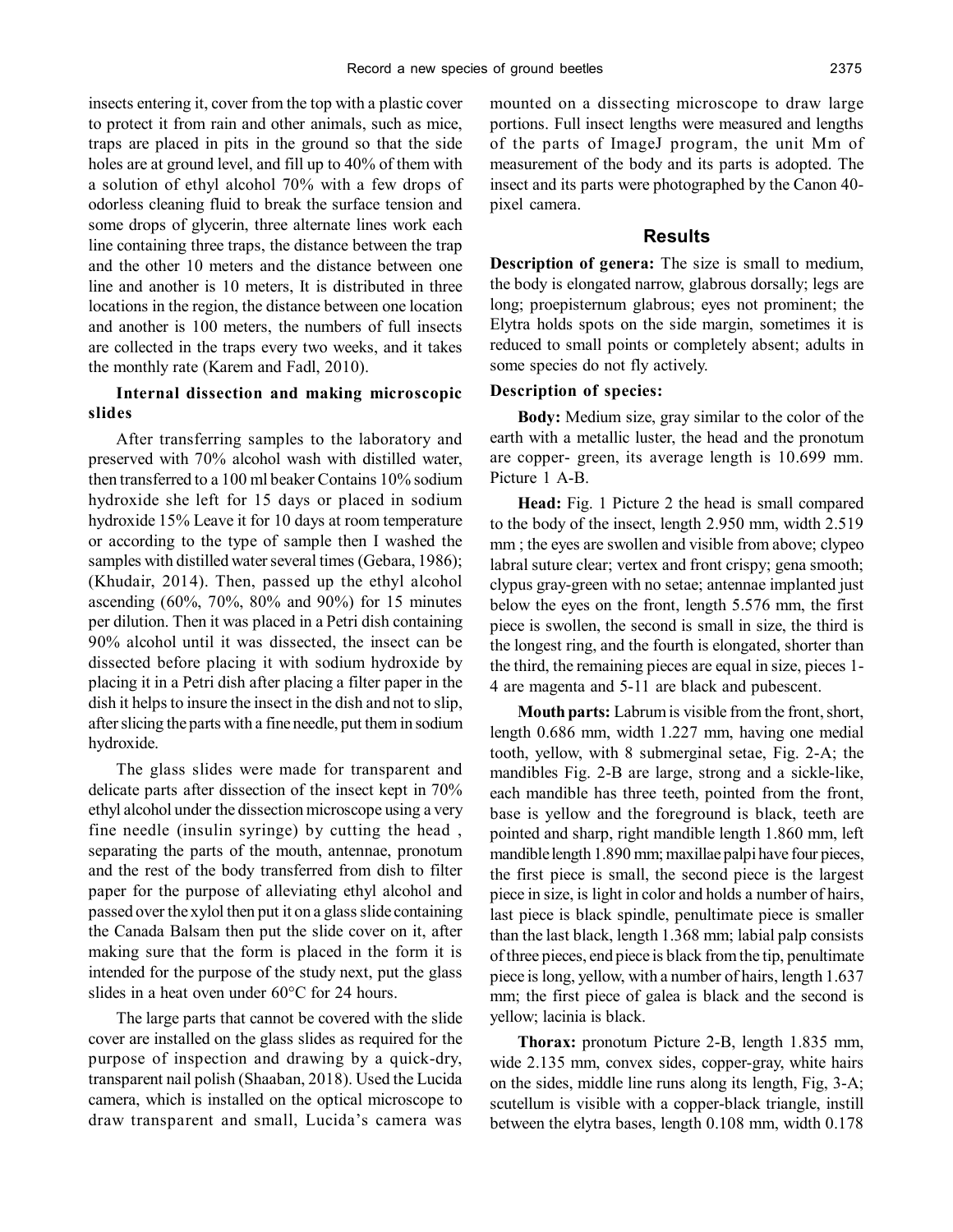mm, Fig. 3-D; from the ventral side: Prosternum black and a little blue in the middle, no setae on the sides (Proepisternum), there are setae on the procoxal cavity, Fig. 3-B-C; mesosternum and metasternium black, mesepisternum and metepisternum black.

**Legs:** Long and slender; trochanter reddish; femur is dark copper except for the distal end, on her white hair; tibia is reddish except for the distal dark end, it has a number of setae and two apical spurs; the five tarsus pieces are long and slender and each piece contains white setae, last piece ends with a pair of claws, front leg length is 8.712 mm, the length of the middle leg is 8.999 mm, the length of the hind leg is 12.986 mm.

**Elytra:** Picture 2-C Fig. 4-A: Long boat shape, black



surface of adult insect.

- pale green, length 6.974 mm, width 1.883 mm; humeral lunule is small; middle band is in the middle separate and wide; broad apical lunule at the top, crescent; there is a density of granular (dimple-like) tubers in blue and green all over the surface. Picture 2-D.

**Abdomen:** Glossy black color; there are no setae on the sides except for sensual setae; ambulatory pairs of setiferous punctures on sterna 4-6; last sternum often with a single pair of ambulatory setae in the male and two pairs in the female.

**Male genitalia:** Male copulatory organ consisting of the aedeagus, swollen from the middle, tight from the back end, tapered from the front end; parameres (lateral lobes) fixed laterally and basally to the aedeagus, long and thin; average length aedeagus 3.490 mm. Fig. 4-B.

## **Environmental study:**

**Numerical density of the species** *cylindera descendens***:** The results of the study showed the presence of the *cylindera descendens* during two months of the year, the months of May and June, in the Qal'at Salih area / Maysan Governorate, which is characterized by the area studied abundantly natural herbs for being uncultivated for almost two years and located near pools filled with water, which provides suitable conditions for insects from high humidity and provides prey from arthropods and other insects, the results indicate that the highest numerical density of adult insects was during the months of May, when it reached 6 adult insects / trap and the insect activity decreased or disappeared during **Picture 1:** A- the dorsal surface of adult insect B- the ventral the hot summer months and cold winter months. Fig. 5.



**Picture 2:** A- head B- pronotum C- elytra D- granules on the surface of the elytra.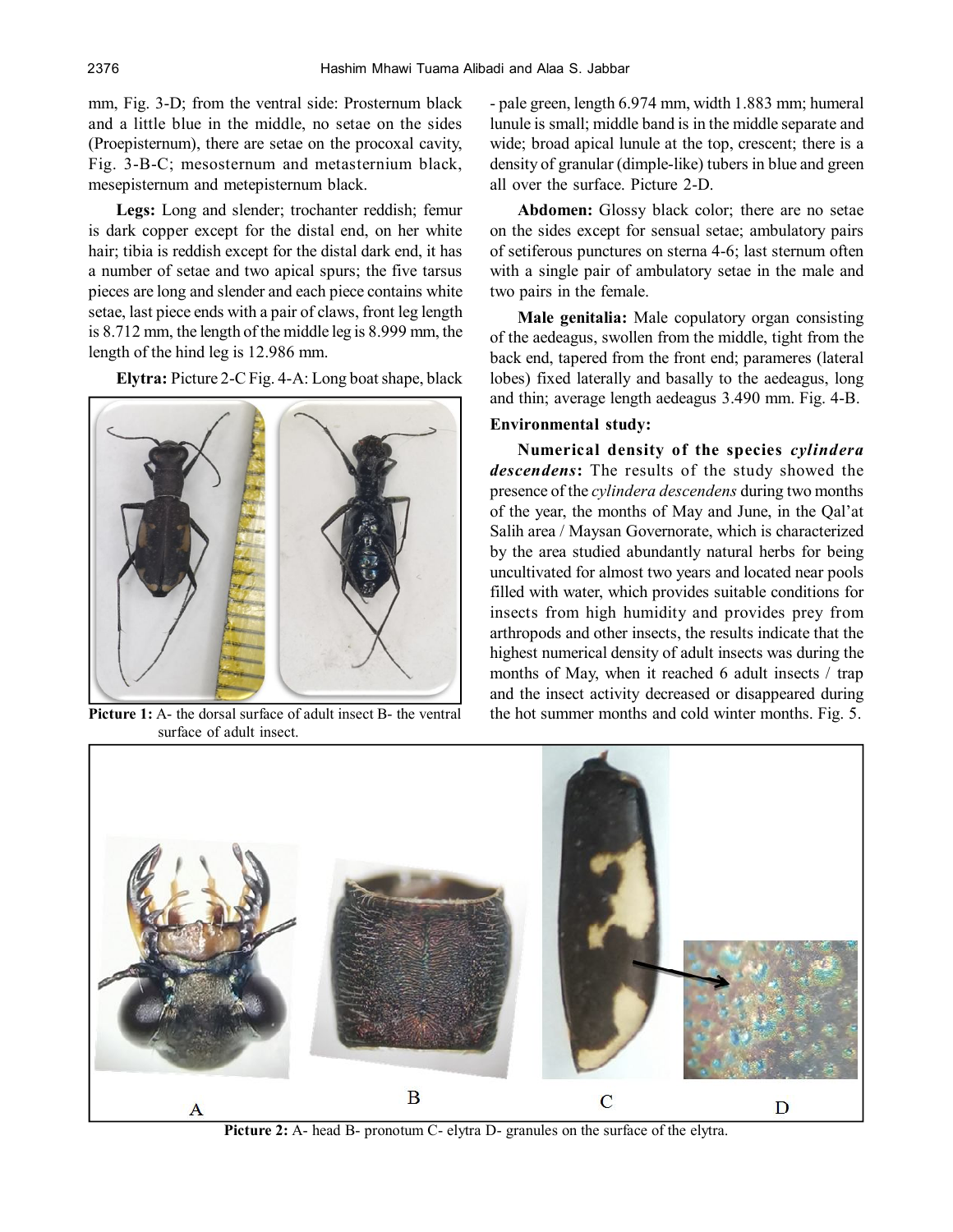

**Fig. 3:** A- The dorsal surface of pronotum. B- The ventral surface of pronotum C- The lateral surface of pronotum D- Scutellum.

#### **Discussion**

**Taxonomic study:** L. Krishtalka and J.L. Carter (1989) mention, the diagnostic traits of adult insects, body is small to medium, head and pronotum are coppery to green, labrum stumpy with one medial tooth, 6-8 submarginal setae, elytra consists of a small humeral lunule spot, a separate middle band spot, broad apical lunule spot. Antennae: 1-4 purple metallic, 5-11 blackish,



**Fig. 5:** The numerical density of *Cylindera descendens* adults during a year in the Qal'at Salih area.

elytra widened towards the summit (R. Naviaux, 2011).

**Environmental study:** Fig. 5 shows that the insect is active during the spring months and that the highest density rates are in March, L. Krishtalka and J.L. Carter (1989) explained Adult insects are active in open grassland and wet soils during May to August. The presence of water ponds in the studied area provides suitable conditions for the insect, it also provides a suitable environment for spawning and larval growth. Where most of the tiger beetles live on the edges of rivers (Ganeshaiah and Belavadi 1986; Brust *et al*., 2005; Cardoso and Vogler 2005) and sandy beaches (Vogler and DeSalle 1993; Satoh *et al*., 2004) and salty marshes (Diogo *et al*., 1999; Hoback *et al*., 2000) soil moisture provides a suitable place for spawning and larval growth larvae may die from losing soil moisture because they are unable to dig holes (Hoback *et al*., 2000).

## **Conclusion**

The Iraqi environment is abundant with Carabidae species, and this species is one of the few species in the world, which have a great role in the natural balance, as